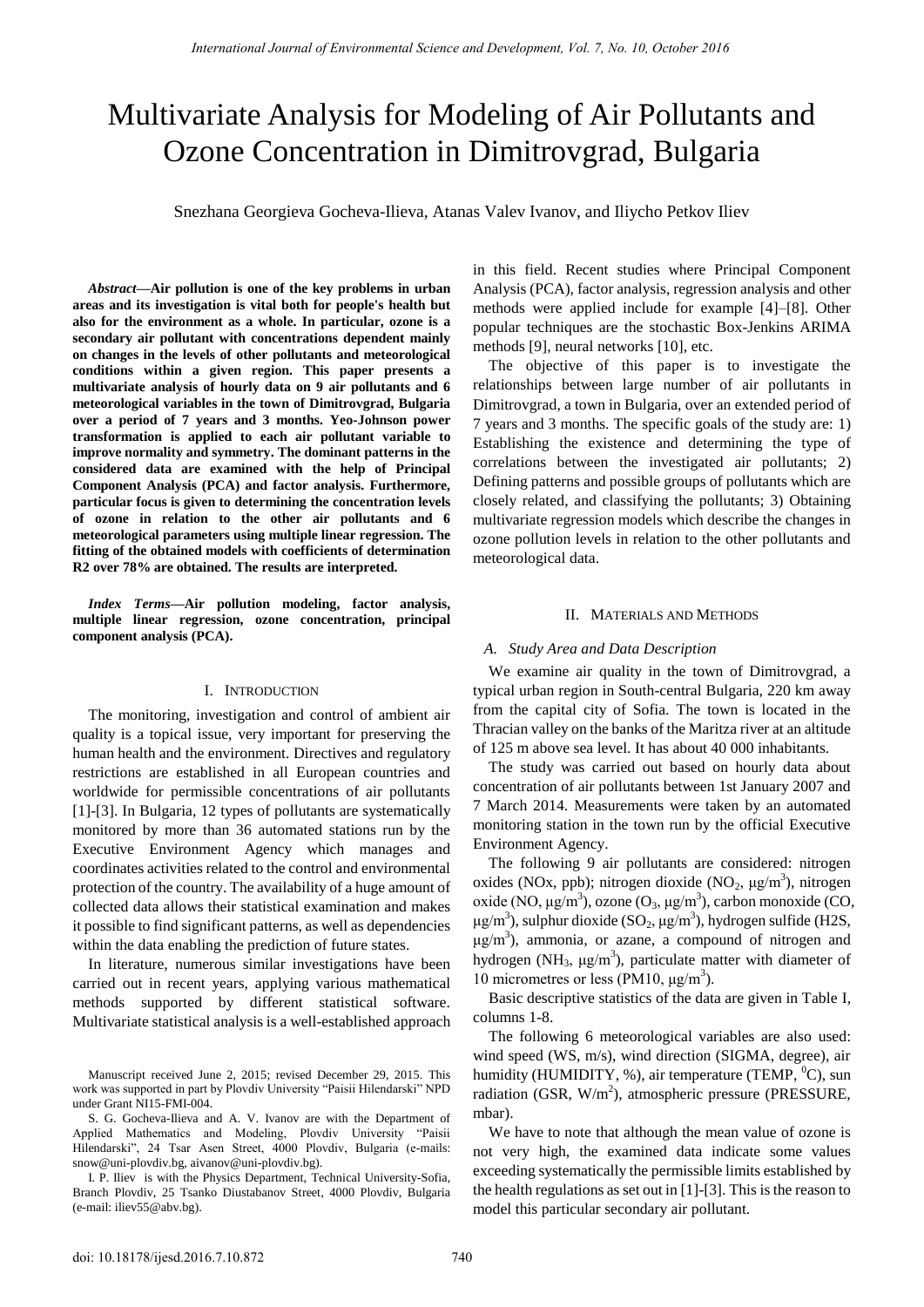| Variable        | N     | Mini | Maxi | Mean  | Std.      | <b>Skewness</b> | Kurtosis | Transfor     |         | <b>Skewness</b> | Kurtosis   | JB    |
|-----------------|-------|------|------|-------|-----------|-----------------|----------|--------------|---------|-----------------|------------|-------|
|                 |       | mum  | mum  |       | Deviation |                 |          | med          |         | of transf.      | of transf. | test  |
|                 |       |      |      |       |           |                 |          | variable     |         | variable        | variable   |       |
| O <sub>3</sub>  | 60236 | 0.00 | 1094 | 49.75 | 35.353    | 3.674           | 77.472   | [O3]         | 0.44    | $-0.011$        | 0.049      | 8     |
| NOx             | 61612 | 0.00 | 468  | 14.63 | 23.318    | 5.676           | 48.422   | [NOx]        | $-1.5$  | 0.187           | $-0.963$   | 2801  |
| NO.             | 60621 | 0.00 | 451  | 6.47  | 21.323    | 7.541           | 77.478   | [NO]         | $-2$    | 1.400           | 0.913      | 22743 |
| NO2             | 61013 | 0.00 | 212  | 18.42 | 16.739    | 2.248           | 7.635    | [NO2]        | $-0.15$ | 0.167           | $-0.710$   | 1614  |
| $_{\rm CO}$     | 58110 | 0.00 | 10   | 0.53  | 0.719     | 3.665           | 20.947   | [CO]         | $-0.65$ | 0.245           | $-0.828$   | 2432  |
| SO <sub>2</sub> | 61641 | 0.00 | 1662 | 31.40 | 60.123    | 6.388           | 73.867   | <b>ISO21</b> | $-2$    | 0.374           | $-1.092$   | 4597  |
| H2S             | 60570 | 0.00 | 0.06 | 0.003 | 0.003     | 5.141           | 54.114   | [H2S]        | $-0.15$ | 0.021           | 0.025      | 6     |
| NH <sub>3</sub> | 60570 | 0.00 | 0.16 | 0.003 | 0.004     | 6.724           | 144.895  | [NH3]        | $-0.4$  | 0.391           | $-0.670$   | 2781  |
| <b>PM10</b>     | 61261 | 0.03 | 896  | 57.08 | 57.165    | 3.738           | 22.080   | [PM10]       | $-0.6$  | 0.057           | $-0.514$   | 726   |

TABLE I: DESCRIPTIVE STATISTICS OF THE OBSERVED AND TRANSFORMED AIR POLLUTANTS

Std. error of Skewness for all variables is 0.010; Std. error of Kurtosis for all variables is 0.020. Kurtosis is the excess kurtosis.

## *B. Data Transformation*

In principle, applying multivariate analysis requires an assumption for normal or close to normal distribution of participating variables, as well as other assumptions [11]. As shown in Table I, the Skewness and the Kurtosis of the considered data are significantly different from zero, therefore, the normality condition is strongly violated. In such cases, it is advisable to improve the distribution by a suitable preliminary data transformation [9], [12]. Firstly, the variables of all air pollutants were standardized. Then, the power transformation of Yeo-Johnson [13] was applied by the formula:

$$
\psi_{YJ}(\lambda, x) = \begin{cases}\n\frac{(x+1)^{\lambda} - 1}{\lambda} & x \ge 0, \ \lambda \ne 0 \\
\log(x+1) & x \ge 0, \ \lambda = 0 \\
-\frac{(-x+1)^{2-\lambda} - 1}{2-\lambda} & x < 0, \ \lambda \ne 2 \\
-\log(-x+1) & x < 0, \ \lambda = 2\n\end{cases}
$$
\n(1)

where  $\lambda \in [-2,2]$  is a parameter. The optimal values of  $\lambda$ were chosen to give the smallest possible value of the Jarque-Bera test of normality [14], defined as

$$
JB = n\left[\frac{Sk^2}{6} + \frac{Ku^2}{24}\right],
$$
 (2)

where *n* is the number of cases, *Sk* and *Ku* are the Skewness and the excess Kurtosis of the sample, respectively.

The last three columns of Table I show the obtained optimal values  $\lambda$  and Skewness and Kurtosis of the transformed variables.

#### *C. Multivariate Statistical Methods*

The examination of the correlation matrices for the initial and the transformed data of the 9 pollutants indicates the presence of high multicollinearity. To resolve this problem and to classify the data, we use the well-known PCA method [15]. PCA allows the extraction of linearly independent principal components (PCs), equal in number to the number of output variables. Factor analysis is also used to identify patterns in data using the main extracted PCs, which group

together the variables and account for the greater part of the total sample variance.

In order to model ozone concentrations, the multiple linear regression (MLR) method is applied resulting in an explicit dependence of the type.

$$
[O3] = b_0 + b_1 X_1 + \dots + b_m X_m \t{3}
$$

where [O3] is the transformed ozone variable,  $b_0, b_1, ..., b_m$ are regression coefficients and  $X_1, X_2, \ldots, X_m$  are the predictors (independent variables). In (3) the PCs obtained from the transformed variables for pollutants and/or meteorological variables could be used as predictors. This type of dependence corresponds to the chemical processes which lead to ozone formation in urban areas, taking into account the influence of ozone precursors and meteorological conditions [1].

Missing values are treated listwise.

Calculations are performed using the IBM SPSS statistical software.

## III. RESULTS FROM PRINCIPAL COMPONENT ANALYSIS FOR AIR POLLUTANT VARIABLES

Further, we will work with both initial and transformed variables to compare results. Within the first step of PCA the correlation matrices were calculated as presented in Table II and Table III.

All columns contain coefficients over 0.3, with the largest correlation coefficient being that between [NOx] and [NO2], equal to 0.957. All correlation coefficients of [O3] (ozone) with other variables are negative, which corresponds to the nature of chemical reactions since ozone is formed from other pollutants, i.e. its concentration is inversely proportional to their own. As expected, the highest negative correlations are those with nitrogen oxides, nitrogen dioxide and nitrogen oxide.

The relatively high absolute values of correlation coefficients in Tables II and III, and the small values of the determinants indicate the presence of high multicollinearity. This result is weaker in the second case.

An adequacy test was also performed for factor analysis, with the KMO test yielding a value of  $KMO=0.815 > 0.5$  and Bartlett's test significance, equal to 0.000. This shows that the factor analysis is adequate.

The next step of the PCA method is to generate PCs resulting from the 9 transformed variables. Table IV shows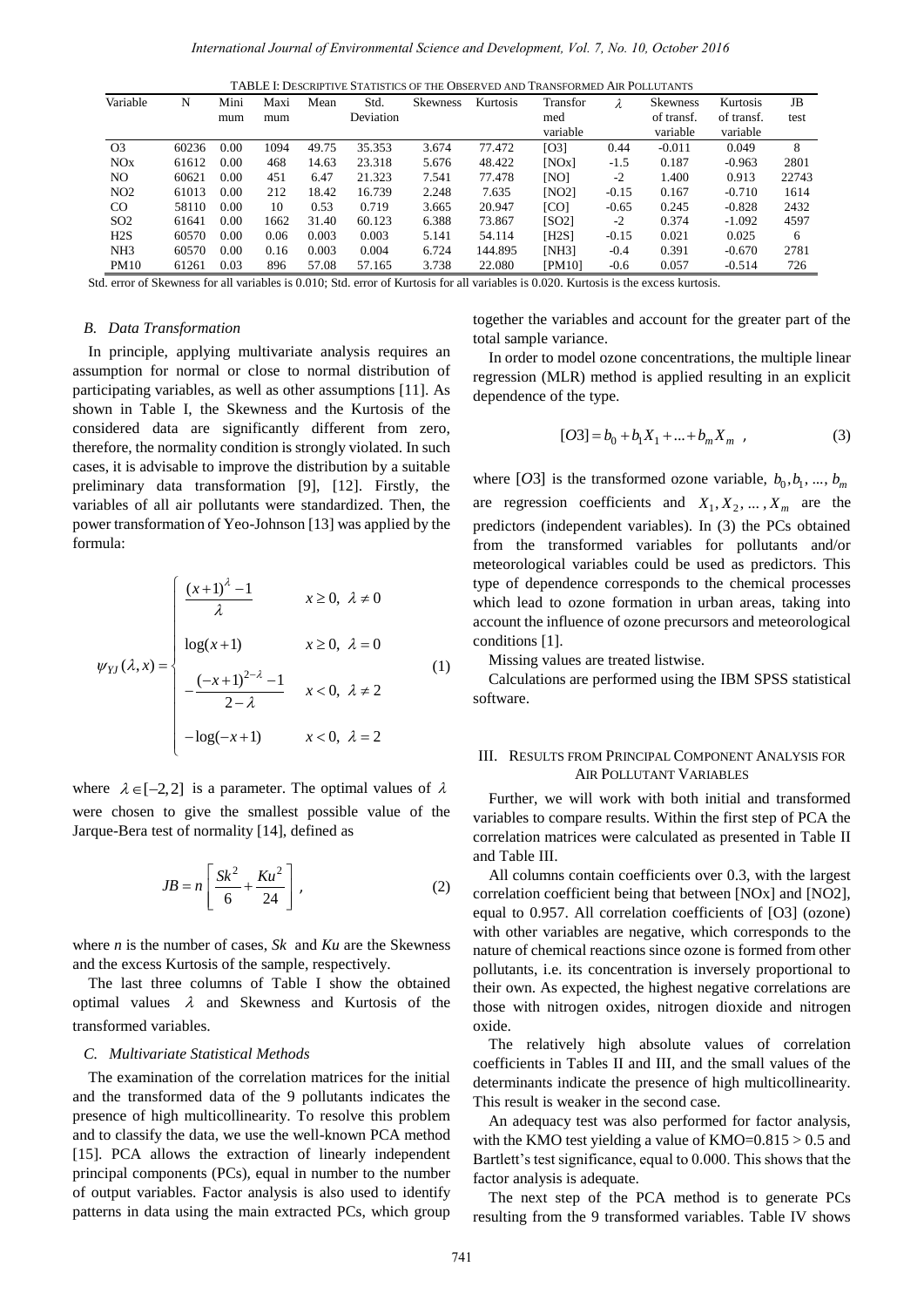the calculated eigenvalues and the distribution of total variance. From Table IV it can be observed that the last eigenvalue is very small and could be ignored [11], [15]. With

the presence of multicollinearity the number of PCs is less than 8.

| TABLE II: PEARSON CORRELATIONS OF THE INITIAL AIR POLLUTNTS |  |
|-------------------------------------------------------------|--|
|-------------------------------------------------------------|--|

| Variable        | O <sub>3</sub> | NOx      | NO       | NO <sub>2</sub> | CO.      | SO <sub>2</sub> | H2S      | NH <sub>3</sub> | <b>PM10</b> |
|-----------------|----------------|----------|----------|-----------------|----------|-----------------|----------|-----------------|-------------|
| O <sub>3</sub>  |                | $-0.418$ | $-0.317$ | $-0.508$        | $-0.348$ | 0.011           | $-0.267$ | $-0.163$        | $-0.326$    |
| NOx             |                |          | 0.957    | 0.813           | 0.755    | 0.260           | 0.572    | 0.437           | 0.656       |
| NO.             |                |          |          | 0.611           | 0.731    | 0.208           | 0.553    | 0.374           | 0.586       |
| NO <sub>2</sub> |                |          |          |                 | 0.600    | 0.293           | 0.454    | 0.447           | 0.620       |
| $\rm{CO}$       |                |          |          |                 |          | 0.304           | 0.587    | 0.323           | 0.672       |
| SO <sub>2</sub> |                |          |          |                 |          |                 | 0.329    | 0.098           | 0.336       |
| H2S             |                |          |          |                 |          |                 |          | 0.255           | 0.545       |
| NH <sub>3</sub> |                |          |          |                 |          |                 |          |                 | 0.373       |
| <b>PM10</b>     |                |          |          |                 |          |                 |          |                 |             |

Significance (1-tailed) for all correlation coefficients is 0.000 in exception of (SO2, O3), which maximums are up to  $0.007$ . Determinant =  $5.56E-06$ .

|          | TABLE III: PEARSON CORRELATION TABLE OF THE TRANSFORMED VARIABLES OF AIR POLLUTANTS |          |          |          |          |          |          |          |          |  |  |
|----------|-------------------------------------------------------------------------------------|----------|----------|----------|----------|----------|----------|----------|----------|--|--|
| Variable | [O3]                                                                                | [NOx]    | [NO]     | [NO2]    | [CO]     | [SO2}    | [H2S]    | ${NH31}$ | [PM10]   |  |  |
| [O3]     |                                                                                     | $-0.700$ | $-0.644$ | $-0.635$ | $-0.399$ | $-0.096$ | $-0.308$ | $-0.247$ | $-0.411$ |  |  |
| [NOx]    |                                                                                     |          | 0.756    | 0.949    | 0.450    | 0.348    | 0.336    | 0.367    | 0.595    |  |  |
| [NO]     |                                                                                     |          |          | 0.640    | 0.502    | 0.246    | 0.357    | 0.340    | 0.522    |  |  |
| [NO2]    |                                                                                     |          |          |          | 0.413    | 0.370    | 0.309    | 0.344    | 0.573    |  |  |
| [CO]     |                                                                                     |          |          |          |          | 0.332    | 0.297    | 0.215    | 0.424    |  |  |
| [SO2]    |                                                                                     |          |          |          |          |          | 0.242    | 0.086    | 0.420    |  |  |
| [H2S]    |                                                                                     |          |          |          |          |          |          | 0.258    | 0.337    |  |  |
| [NH3]    |                                                                                     |          |          |          |          |          |          |          | 0.337    |  |  |
| [PM10]   |                                                                                     |          |          |          |          |          |          |          |          |  |  |

Significance (1-tailed) for all correlation coefficients is  $0.000$ . Determinant =  $0.004$ .

|  | TABLE IV: TOTAL VARIANCE EXPLAINED. |
|--|-------------------------------------|
|--|-------------------------------------|

| Component       | Initial Eigenvalues |               |              |  |  |  |  |  |
|-----------------|---------------------|---------------|--------------|--|--|--|--|--|
|                 | Total               | % of Variance | Cumulative % |  |  |  |  |  |
| PC <sub>1</sub> | 4.492               | 49.907        | 49.907       |  |  |  |  |  |
| PC2             | 1.043               | 11.586        | 61.493       |  |  |  |  |  |
| PC <sub>3</sub> | 0.891               | 9.897         | 71.390       |  |  |  |  |  |
| PC <sub>4</sub> | 0.760               | 8.442         | 79.832       |  |  |  |  |  |
| PC <sub>5</sub> | 0.655               | 7.282         | 87.114       |  |  |  |  |  |
| PC <sub>6</sub> | 0.462               | 5.136         | 92.250       |  |  |  |  |  |
| PC7             | 0.340               | 3.774         | 96.024       |  |  |  |  |  |
| PC <sub>8</sub> | 0.322               | 3.581         | 99.605       |  |  |  |  |  |
| PC <sub>9</sub> | 0.036               | 0.395         | 100.000      |  |  |  |  |  |

Extraction Method: Principal Component Analysis.

To classify the air pollutants and discover the dominant patterns in the dataset we perform factor analysis. Varimax rotation did not yield well differentiated components. For this reason we applied Promax rotation. The optimal factor solution with all 9 pollutants contains 7 factors, which account for 96.024% of total variance. The resulting rotated solution with 7 factors is given in Table V. We have to add, that all the variance inflation factors (VIF) are less than 2.85, which indicate that the obtained PCs do not correlate one with another.

Table V clearly shows that all PCs are well differentiated. PC1 groups together [NO2], [Nox], and [O3]. All other variables are individual factors.

Analogically to the previous analysis, after excluding ozone, we apply PCA and get 7 uncorrelated PCs, which are used in the subsequent analyses. These PCs account for 99.548% of the total variance. The loadings of the rotated matrix are shown in Table VI.

## IV. RESULTS FROM MULTIPLE LINEAR REGRESSION ANALYSIS

The next goal is to find the explicit dependence between

ozone and the other pollutants, with and without the meteorological data.

Due to the multicollinearity of the variables, the direct application of multiple linear regression to non-transformed or transformed variables is not recommended and give unsatisfactory results. This can be overcome using a well-known technique, namely the extraction of principal components which are not mutually correlated. The obtained new variables can be used to find regression models. This mixed regression approach is known as Principal Component Regression (PCR) [11].

In previous section 3, after excluding ozone, we obtained 7 uncorrelated PCs, which are used in subsequent regression analyses. In addition to these variables the six meteorological variables are also included as predictors to obtain regression equations.

Multivariate regressions are performed using the Stepwise method in SPSS. The statistical significance is established at level  $\alpha = 0.05$ .

The obtained standardized regression equation using the 7

extracted PCs, according the PCA (see Table 6) has the form  
\n
$$
[O3] = -0.502PC1 - 0.092PC2 + 0.054PC3 + 0.202PC4
$$
  
\n $-0.077 PC5 - 0.008PC6 - 0.288PC7$  (4)

The coefficient of determination of equation (4) is  $R^2 = 0.551$ . All coefficients, as well as the ANOVA of the model are statistically significant.

The relative influence of ozone precursors on the examined data is defined. The results show the strongest influence is that of  $PC1 = \{NO2, NOx\}$  and  $PC7 = \{NO\}$ , followed by  $PC4 = \{SO2\}$ . The remaining pollutants have weaker influence.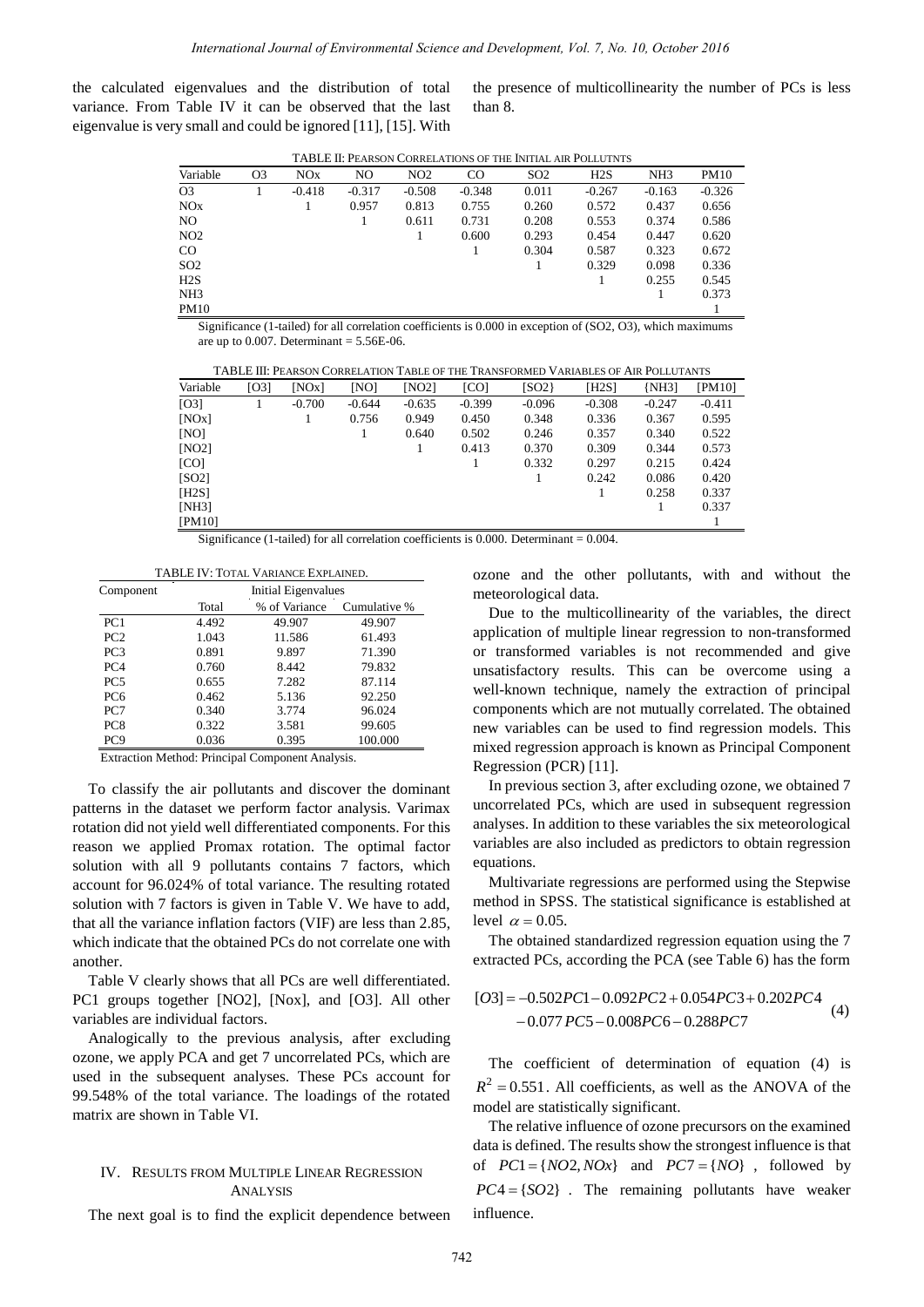TABLE V: PRINCIPAL COMPONENT PATTERN MATRIX FOR 9 AIR POLLUTANTS

| Variable | PC1      | PC <sub>2</sub> | PC <sub>3</sub> | PC <sub>4</sub> | PC <sub>5</sub> | PC <sub>6</sub> | PC7      |
|----------|----------|-----------------|-----------------|-----------------|-----------------|-----------------|----------|
| [NO2]    | 1.052    | 0.083           | 0.035           | $-0.009$        | $-0.020$        | 0.020           | $-0.175$ |
| [NOx]    | 0.897    | 0.072           | 0.039           | $-0.023$        | $-0025$         | 0.023           | 0.078    |
| [O3]     | $-0.636$ | 0.239           | 0.112           | $-0.053$        | $-0.072$        | 0.057           | $-0.358$ |
| [SO2]    | 0.020    | 0.974           | $-0.041$        | 0.018           | 0.026           | $-0.020$        | 0.077    |
| [NH3]    | 0.011    | $-0.043$        | 0.985           | 0.009           | 0.013           | $-0.010$        | 0.037    |
| [CO]     | $-0.001$ | 0.020           | 0.009           | 0.998           | $-0.006$        | 0.005           | $-0.013$ |
| [H2S]    | $-0.005$ | 0.027           | 0.013           | $-0.005$        | 1.000           | 0.007           | $-0.023$ |
| [PM10]   | 0.021    | $-0.021$        | $-0.010$        | 0.006           | 0.007           | 0.985           | 0.021    |
| [NO]     | 0.053    | 0.113           | 0.053           | $-0.018$        | $-0.032$        | 0.029           | 0.916    |
|          |          |                 |                 |                 |                 |                 |          |

Extraction Method: Principal Component Analysis.

Rotation Method: Promax with Kaiser Normalization. Rotation converged in 7 iterations.

| TABLE VI: FACTOR ANALYSIS PATTERN MATRIX WITH 7 FACTORS FOR 8 AIR POLLUTANTS |                 |          |                 |                 |                 |                 |          |  |
|------------------------------------------------------------------------------|-----------------|----------|-----------------|-----------------|-----------------|-----------------|----------|--|
| Variable                                                                     | PC <sub>1</sub> | PC2      | PC <sub>3</sub> | PC <sub>4</sub> | PC <sub>5</sub> | PC <sub>6</sub> | PC7      |  |
| [NO2]                                                                        | 1.052           | 0.005    | 0.000           | 0.009           | 0.001           | 0.001           | $-0.102$ |  |
| [NOx]                                                                        | 0.890           | $-0.005$ | 0.001           | $-0.010$        | 0.000           | 0.005           | 0.145    |  |
| [CO]                                                                         | 0.003           | 0.997    | 0.000           | 0.000           | 0.000           | 0.001           | 0.003    |  |
| [NH3]                                                                        | 0.001           | 0.000    | 0.999           | 0.000           | 0.000           | 0.000           | 0.000    |  |
| [SO2]                                                                        | 0.002           | 0.000    | 0.000           | 0.998           | 0.000           | 0.001           | 0.002    |  |
| [H2S]                                                                        | 0.001           | 0.000    | 0.000           | 0.000           | 1.000           | 0.000           | 0.000    |  |
| [PM10]                                                                       | 0.014           | 0.001    | 0.001           | 0.002           | 0.000           | 0.990           | 0.001    |  |
| [NO]                                                                         | 0.048           | 0.005    | 0.000           | 0.002           | 0.001           | 0.001           | 0.963    |  |

Extraction Method: Principal Component Analysis.

Rotation Method: Promax with Kaiser Normalization. Rotation converged in 6 iterations.

It is well-known that ozone concentration is strongly dependent on meteorological conditions which influences chemical reactions leading to its formation. The next model is derived using the six meteorological variables. The resulting standardized equation has the following form:

[ 3] 0.410 0.295 0.260 0.115 0.098 0.068 *O HUMIDITY TEMP WS SIGMA PRESSURE GSR* (5)

The corresponding coefficient of determination is  $R^2 = 0.635$ . It becomes clear from (5) that as a whole the main contribution in the examined interaction is that of low air humidity, air temperature and wind speed.

Finally, all 7 PCs from Table 6 and 6 meteorological predictors are used to simultaneously take into account the precursors and the meteorological data. The resulting standardized regression equation is

[ 3] 0.262 1 0.020 2 0.035 3 0.159 4 0.009 5 0.006 6 0.265 7 0.345 0.161 0.103 0.082 0.066 0.080 *O PC PC PC PC PC PC PC HUMIDITY TEMP WS SIGMA PRESSURE GSR* (6)

The coefficient of determination of model (6) is  $R^2 = 0.783$ . The dominant part of the equation is due to the following principal components and predictors:  $PC1 = \{NO2, NOx\}$  $PC7 = \{NO\}$ , *HUMIDITY*, *TEMP*, and  $PC4 = \{SO2\}$ .

## V. DISCUSSION AND CONCLUSION

With the help of PCA and the correlation matrix, 8 PCs were derived and classified according to their relative contribution to the total level of air pollution. Nitrogen oxides (NOx, NO2, NO) play a dominant part. This result is explained by the presence of a large nitrogen fertilizer production plant in the town of Dimitrovgrad, Bulgaria, which is the main source of industrial air pollution in the city, along with road traffic.

The obtained regression equation (6) shows that the combined contribution of ozone precursors and meteorological data account for up to 78% of the concentration of this pollutant. The other two equations (4) and (5) show lower values, but these are significant for the clear differentiation of the relative participation of each pollutant in overall ozone concentration.

It is necessary to note, that as it is well known, there are differences between daytime and nighttime ozone concentrations. This is to be examined in a future paper.

### **REFERENCES**

- [1] European Commission. (2013). *Environment. Air Quality Standards*. [Online]. Available: http://ec.europa.eu/environment/air/quality/standards.htm
- [2] Directive 2008/50/EC of the European Parliament and of the Council of 21 May 2008 on Ambient Air Quality and Cleaner Air for Europe, *Official Journal of the European Union* L 152/1, 2008.
- [3] European Environmental Agency. (2014). Air Quality in Europe -2014 Report. [Online]. Available: http://www.eea.europa.eu/publications/air-quality-in-europe-2014
- [4] A. S. Kaplunovsky, "Factor analysis in environmental studies," *HAIT Journal of Science and Engineering B*, vol. 2, no. 1–2, pp. 54–94, 2005.
- [5] J. P. Shi and R. M. Harrison, "Regression modelling of hourly NOx and NO2 concentrations in urban air in London," Atmospheric *Environment*, vol. 31, pp. 4081-4094, 1997.
- [6] A. Lengyel, K. Héberger, L. Paksy, O. Bánhidi, and R. Rajkó, ―Prediction of ozone concentration in ambient air using multivariate methods,‖ *Chemosphere*, vol. 57, pp. 889-896, 2004.
- [7] V. Gvozdić, E. Kovač-Andrić, and J. Brana, "Influence of meteorological factors NO2, SO2, CO and PM10 on the concentration of O3 in the urban atmosphere of Eastern Croatia", *Environmental Modeling & Assessment*, vol. 16, no. 5, pp. 491-501, 2011.
- [8] T. W. Chan, and M. Mozurkewich, "Application of absolute principal component analysis to size distribution data: identification of particle origins,‖ *Atmospheric Chemistry and Physics*, vol. 7, pp. 887-897, 2007.
- [9] G. E. P. Box, and G. M. Jenkins, *Time Series Analysis, Forecasting and Control*, San Francisco: Holden Day, 1976.